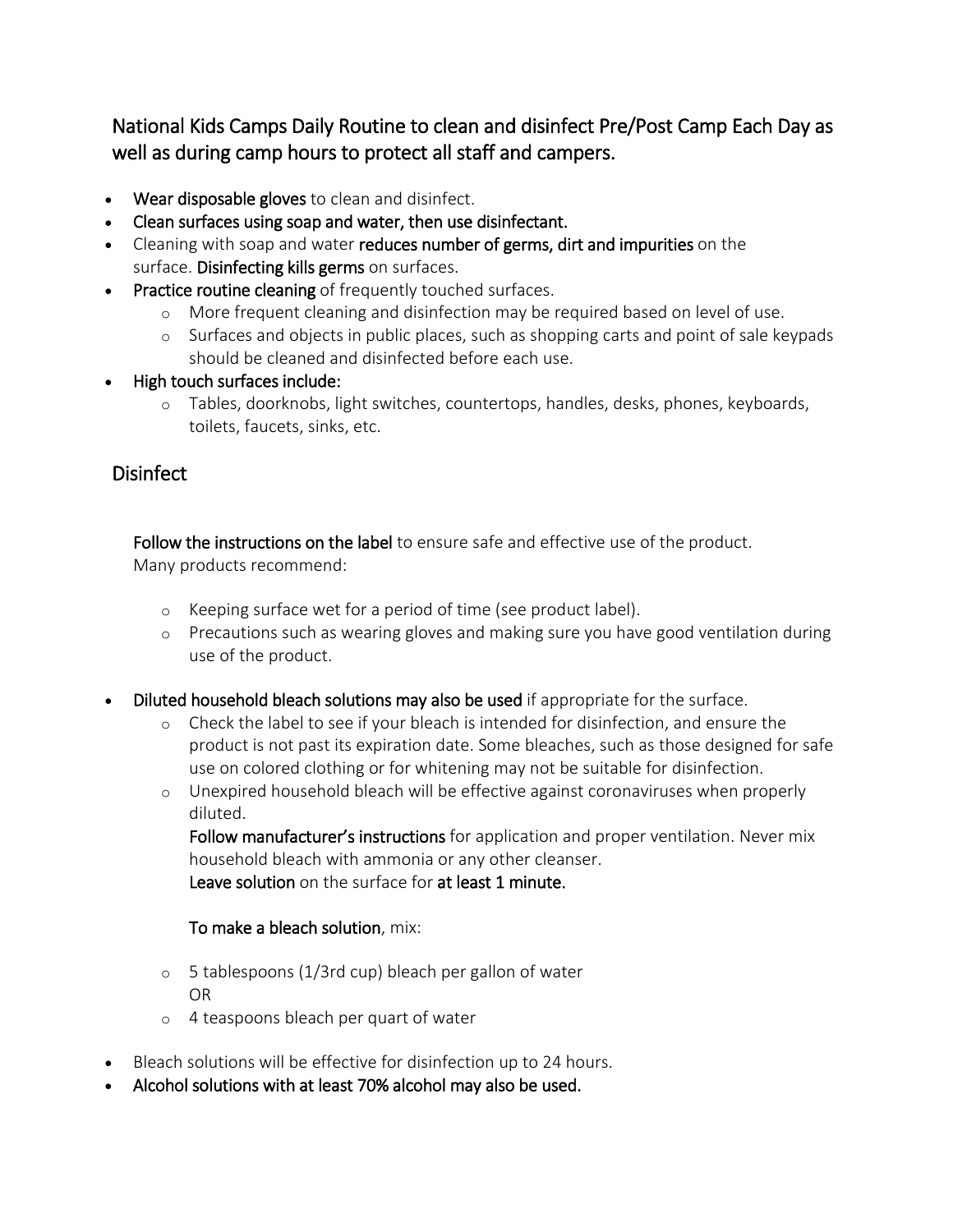For soft surfaces such as carpeted floor, rugs, and drapes

- Clean the surface using soap and water or with cleaners appropriate for use on these surfaces.
- We will Disinfect Government approved household disinfectant.

### **Electronics**

For electronics, such as tablets, touch screens, keyboards, remote controls, and ATM machines

- Consider putting a wipeable cover on electronics.
- Follow manufacturer's instruction for cleaning and disinfecting.
	- o If no guidance, use alcohol-based wipes or sprays containing at least 70% alcohol. Dry surface thoroughly.

Cleaning and Disinfection After Persons Suspected/Confirmed to Have COVID-19 Have Been in the Facility Timing and location of cleaning and disinfection of surfaces

- o Close off areas visited by the ill persons. Open outside doors and windows and use ventilating fans to increase air circulation in the area. Wait 24 hours or as long as practical before beginning cleaning and disinfection.
- $\circ$  Cleaning staff should clean and disinfect all areas such as offices, bathrooms, common areas, shared electronic equipment any equipment used by the ill persons, focusing especially on frequently touched surfaces.

#### How to Clean and Disinfect Hard (Non-porous) Surfaces

- If surfaces are dirty, they should be cleaned using a detergent or soap and water prior to disinfection.
- For disinfection, most common EPA-registered household disinfectants should be effective.
	- o Additionally, diluted household bleach solutions (at least 1000ppm sodium hypochlorite) can be used if appropriate for the surface. Follow manufacturer's instructions for application, ensuring a contact time of at least 1 minute, and allowing proper ventilation during and after application. Check to ensure the product is not past its expiration date. Never mix household bleach with ammonia or any other cleanser. Unexpired household bleach will be effective against coronaviruses when properly diluted.
		- **Prepare a bleach solution by mixing:**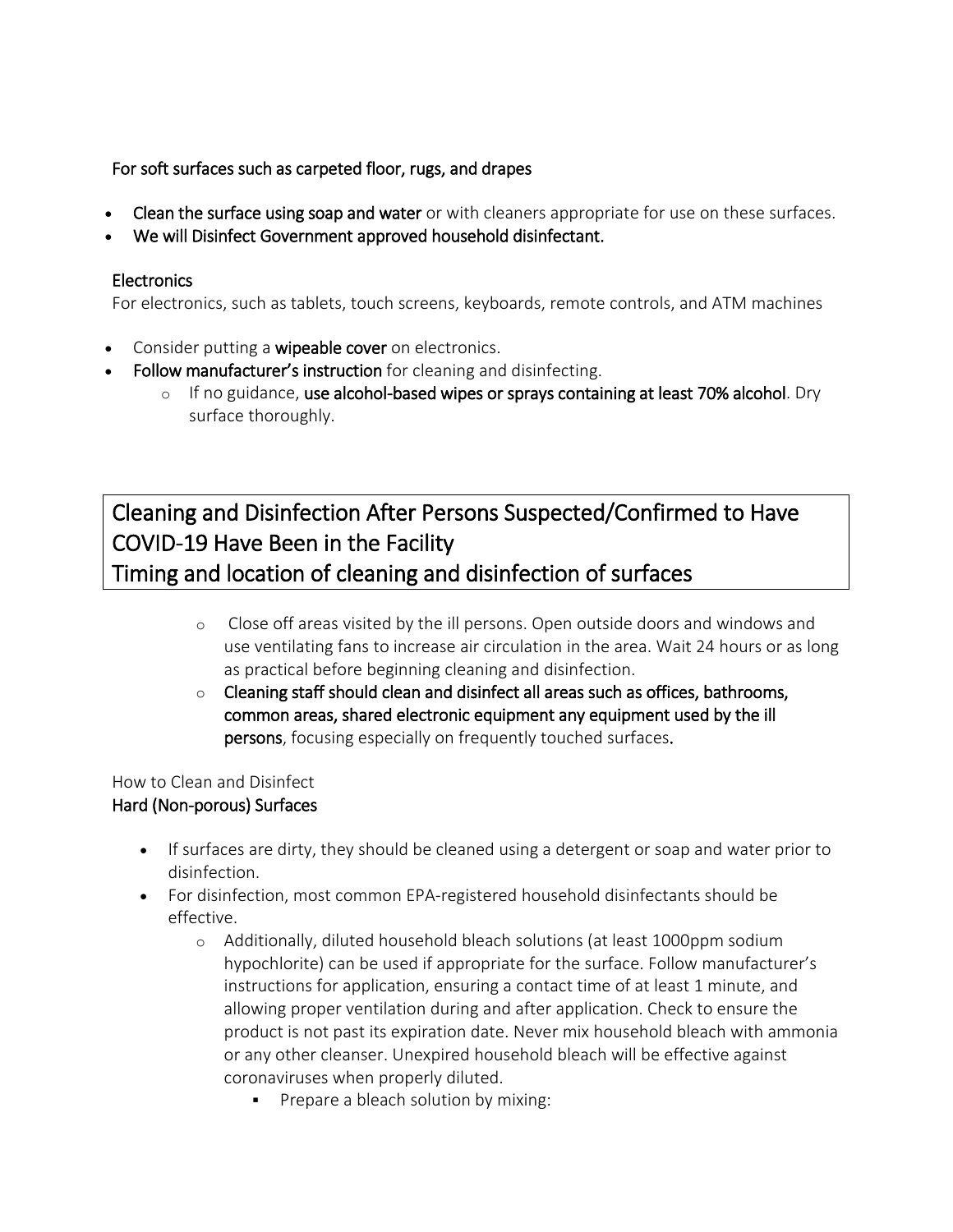- 5 tablespoons (1/3 cup) bleach per gallon of water or
- 4 teaspoons bleach per quart of water

## Soft (Porous) Surfaces

- For soft (porous) surfaces such as carpeted floor, rugs, and drapes, remove visible contamination if present and clean with appropriate cleaners indicated for use on these surfaces. After cleaning:
	- o If the items can be laundered, launder items in accordance with the manufacturer's instructions using the warmest appropriate water setting for the items and then dry items completely.
		- Otherwise, we will use the government approved products and that are suitable for porous surfaces

## Electronics

- For electronics such as tablets, touch screens, keyboards, remote controls, and ATM machines, remove visible contamination if present.
	- o Follow the manufacturer's instructions for all cleaning and disinfection products.
	- o Consider use of wipeable covers for electronics.
	- $\circ$  If no manufacturer guidance is available, consider the use of alcohol-based wipes or sprays containing at least 70% alcohol to disinfect touch screens. Dry surfaces thoroughly to avoid pooling of liquids.

Personal Protective Equipment (PPE) and Hand Hygiene

- The risk of exposure to cleaning staff is inherently low. Cleaning staff should wear disposable gloves and gowns for all tasks in the cleaning process, including handling trash.
	- $\circ$  Gloves and gowns should be compatible with the disinfectant products being used.
	- o Additional PPE might be required based on the cleaning/disinfectant products being used and whether there is a risk of splash.
	- o Gloves and gowns should be removed carefully to avoid contamination of the wearer and the surrounding area. Be sure to **[clean h](https://www.cdc.gov/handwashing/when-how-handwashing.html)ands** after removing gloves.
	- o If gowns are not available, coveralls, aprons or work uniforms can be worn during cleaning and disinfecting. Reusable (washable) clothing should be laundered afterwards. Clean hands after handling dirty laundry.
- Gloves should be removed after cleaning a room or area occupied by ill persons. Clean [hands](https://www.cdc.gov/handwashing/when-how-handwashing.html) immediately after gloves are removed.
- Cleaning staff should immediately report breaches in PPE such as a tear in gloves or any other potential exposures to their supervisor.
- Cleaning staff and others should [clean h](https://www.cdc.gov/handwashing/when-how-handwashing.html)ands often, including immediately after removing gloves and after contact with an ill person, by washing hands with soap and water for 20 seconds. If soap and water are not available and hands are not visibly dirty, an alcohol-